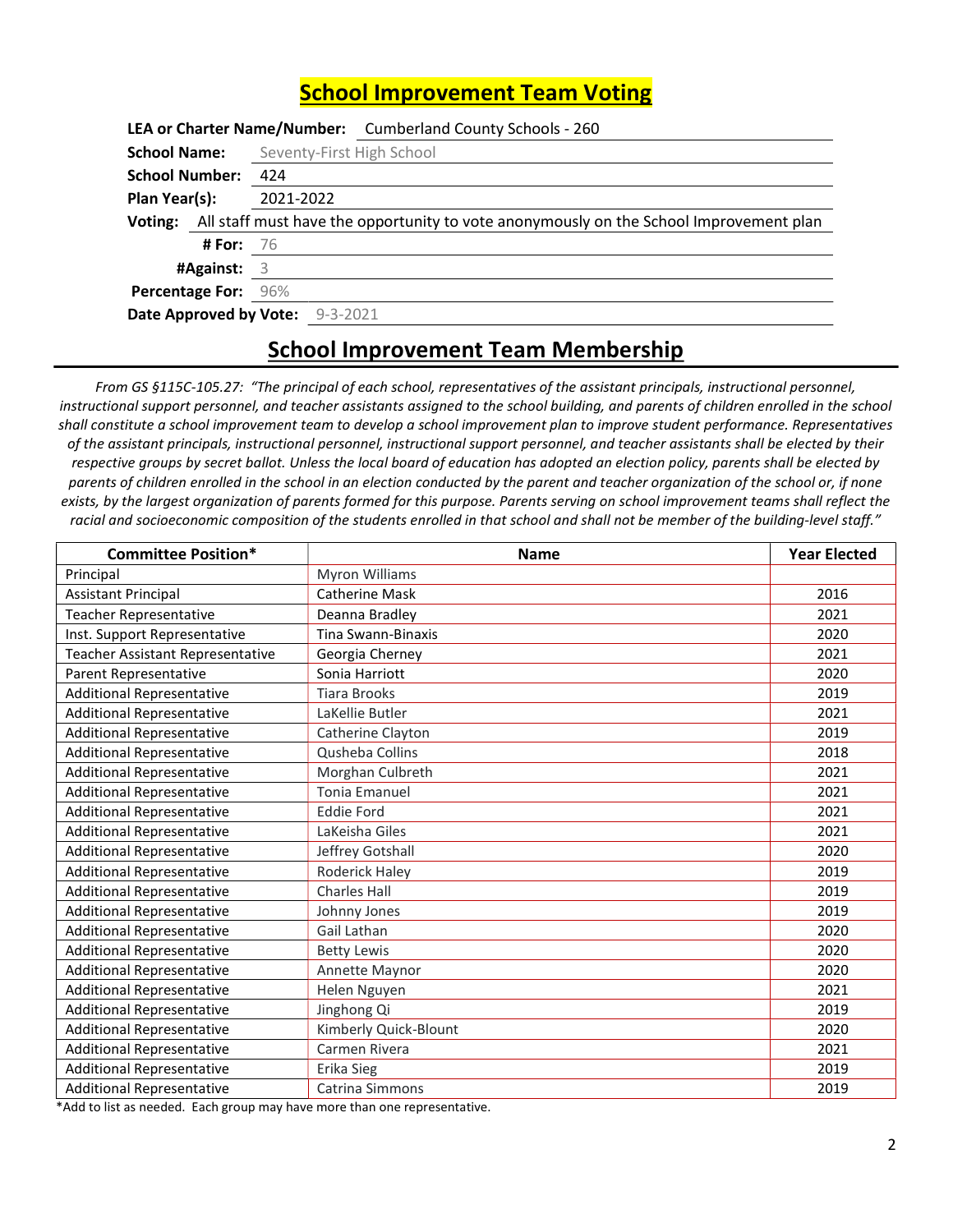## **Title II Plan**

| Instructions: Complete each cell highlighted in red (content controls will also appear in red when you hover the cursor<br>over them). Refer to the SAMPLE Title II Plan located on page 5 for examples. |                                                                                                                                                                                                                                                                                                                                                                           |               |  |  |  |  |  |  |
|----------------------------------------------------------------------------------------------------------------------------------------------------------------------------------------------------------|---------------------------------------------------------------------------------------------------------------------------------------------------------------------------------------------------------------------------------------------------------------------------------------------------------------------------------------------------------------------------|---------------|--|--|--|--|--|--|
| Seventy-First High School<br>School:                                                                                                                                                                     |                                                                                                                                                                                                                                                                                                                                                                           |               |  |  |  |  |  |  |
| 2021-2022<br>Year:                                                                                                                                                                                       |                                                                                                                                                                                                                                                                                                                                                                           |               |  |  |  |  |  |  |
|                                                                                                                                                                                                          |                                                                                                                                                                                                                                                                                                                                                                           |               |  |  |  |  |  |  |
| <b>Description of the Plan</b>                                                                                                                                                                           |                                                                                                                                                                                                                                                                                                                                                                           |               |  |  |  |  |  |  |
| <b>Purpose:</b>                                                                                                                                                                                          | The purpose of this plan is to provide a detailed description of staff development<br>expenditures. The purpose of the staff development is to allow teachers time to<br>analyze various data sources to improve targeted teaching, informing remediation<br>efforts and differentiating instruction. This staff development will occur during the<br>regular school day. |               |  |  |  |  |  |  |
| <b>Budget Amount</b>                                                                                                                                                                                     |                                                                                                                                                                                                                                                                                                                                                                           | <b>AMOUNT</b> |  |  |  |  |  |  |
| <b>Total Allocation:</b>                                                                                                                                                                                 |                                                                                                                                                                                                                                                                                                                                                                           | 1,000         |  |  |  |  |  |  |
|                                                                                                                                                                                                          |                                                                                                                                                                                                                                                                                                                                                                           |               |  |  |  |  |  |  |
| <b>Budget Breakdown</b>                                                                                                                                                                                  | Briefly describe the title of and purpose for this staff development:                                                                                                                                                                                                                                                                                                     |               |  |  |  |  |  |  |
| <b>Staff Development 1</b>                                                                                                                                                                               | Data Analysis: The purpose of the staff development is to allow teachers time to<br>analyze various data sources to improve targeted teaching, informing remediation<br>efforts and differentiating instruction. This staff development will occur during the<br>regular school day.                                                                                      |               |  |  |  |  |  |  |
|                                                                                                                                                                                                          |                                                                                                                                                                                                                                                                                                                                                                           |               |  |  |  |  |  |  |
|                                                                                                                                                                                                          | <b>DESCRIPTION</b>                                                                                                                                                                                                                                                                                                                                                        | <b>AMOUNT</b> |  |  |  |  |  |  |
| <b>Personnel:</b>                                                                                                                                                                                        | 1/2 day substitutes for 3 Math 1 teachers X 3                                                                                                                                                                                                                                                                                                                             | 1,000         |  |  |  |  |  |  |
| <b>Training Materials:</b>                                                                                                                                                                               |                                                                                                                                                                                                                                                                                                                                                                           |               |  |  |  |  |  |  |
| <b>Registration/Fees:</b>                                                                                                                                                                                |                                                                                                                                                                                                                                                                                                                                                                           |               |  |  |  |  |  |  |
| Travel:                                                                                                                                                                                                  |                                                                                                                                                                                                                                                                                                                                                                           |               |  |  |  |  |  |  |
| <b>Mileage/Airfare:</b>                                                                                                                                                                                  |                                                                                                                                                                                                                                                                                                                                                                           |               |  |  |  |  |  |  |
| Lodging/Meals:                                                                                                                                                                                           |                                                                                                                                                                                                                                                                                                                                                                           |               |  |  |  |  |  |  |
|                                                                                                                                                                                                          |                                                                                                                                                                                                                                                                                                                                                                           |               |  |  |  |  |  |  |
| <b>Consulting Services:</b>                                                                                                                                                                              |                                                                                                                                                                                                                                                                                                                                                                           |               |  |  |  |  |  |  |
| <b>Follow-up Activities:</b>                                                                                                                                                                             |                                                                                                                                                                                                                                                                                                                                                                           |               |  |  |  |  |  |  |
|                                                                                                                                                                                                          | Total for staff development 1:                                                                                                                                                                                                                                                                                                                                            | 1,000         |  |  |  |  |  |  |
|                                                                                                                                                                                                          |                                                                                                                                                                                                                                                                                                                                                                           |               |  |  |  |  |  |  |

Staff Development 2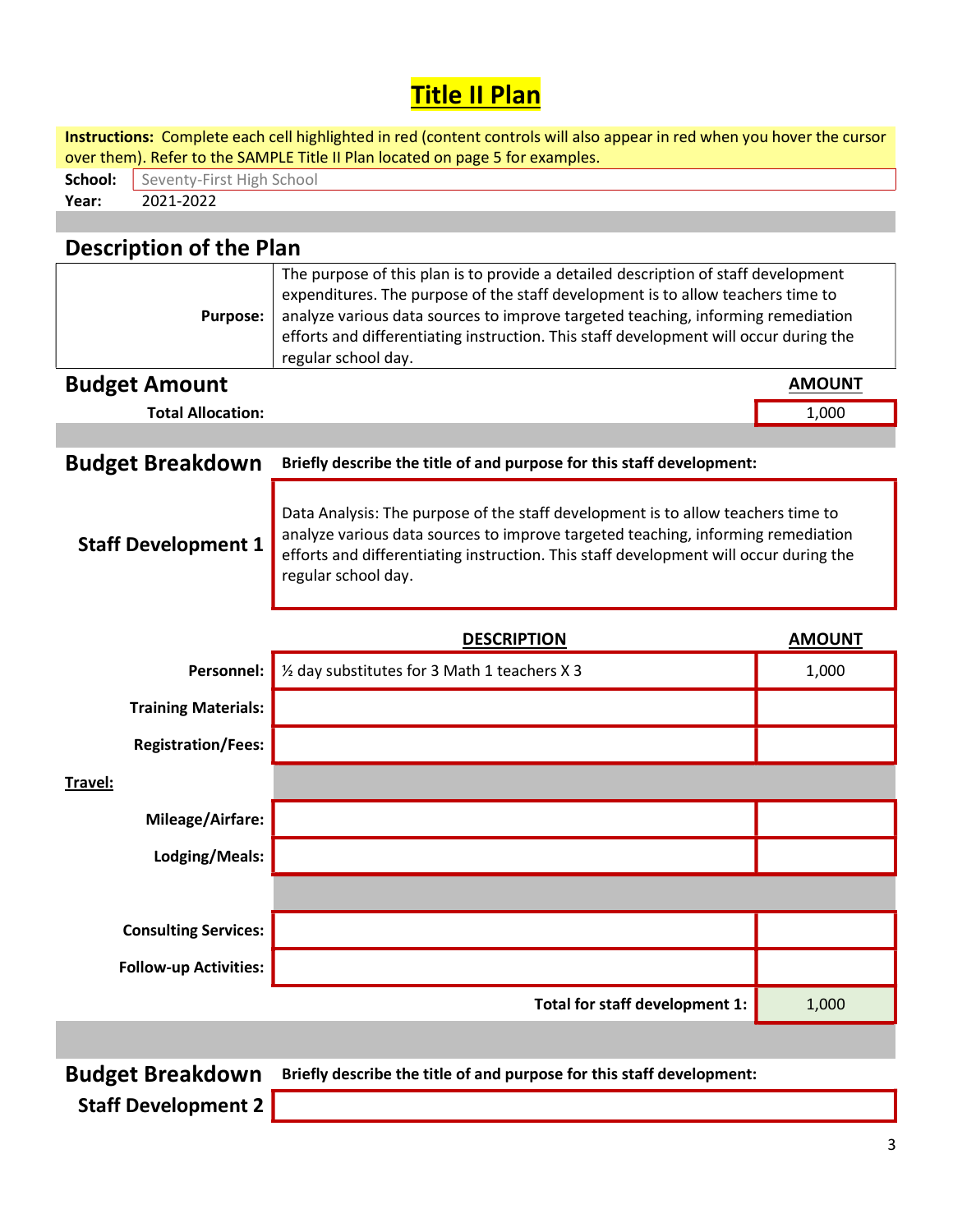|                              | <b>DESCRIPTION</b>             | <b>AMOUNT</b> |
|------------------------------|--------------------------------|---------------|
| Personnel:                   |                                |               |
| <b>Training Materials:</b>   |                                |               |
| <b>Registration/Fees:</b>    |                                |               |
| Travel:                      |                                |               |
| Mileage/Airfare:             |                                |               |
| Lodging/Meals:               |                                |               |
|                              |                                |               |
| <b>Consulting Services:</b>  |                                |               |
| <b>Follow-up Activities:</b> |                                |               |
|                              | Total for staff development 2: | \$0           |
|                              |                                |               |
|                              | <b>Grand Total</b>             | 1,000         |